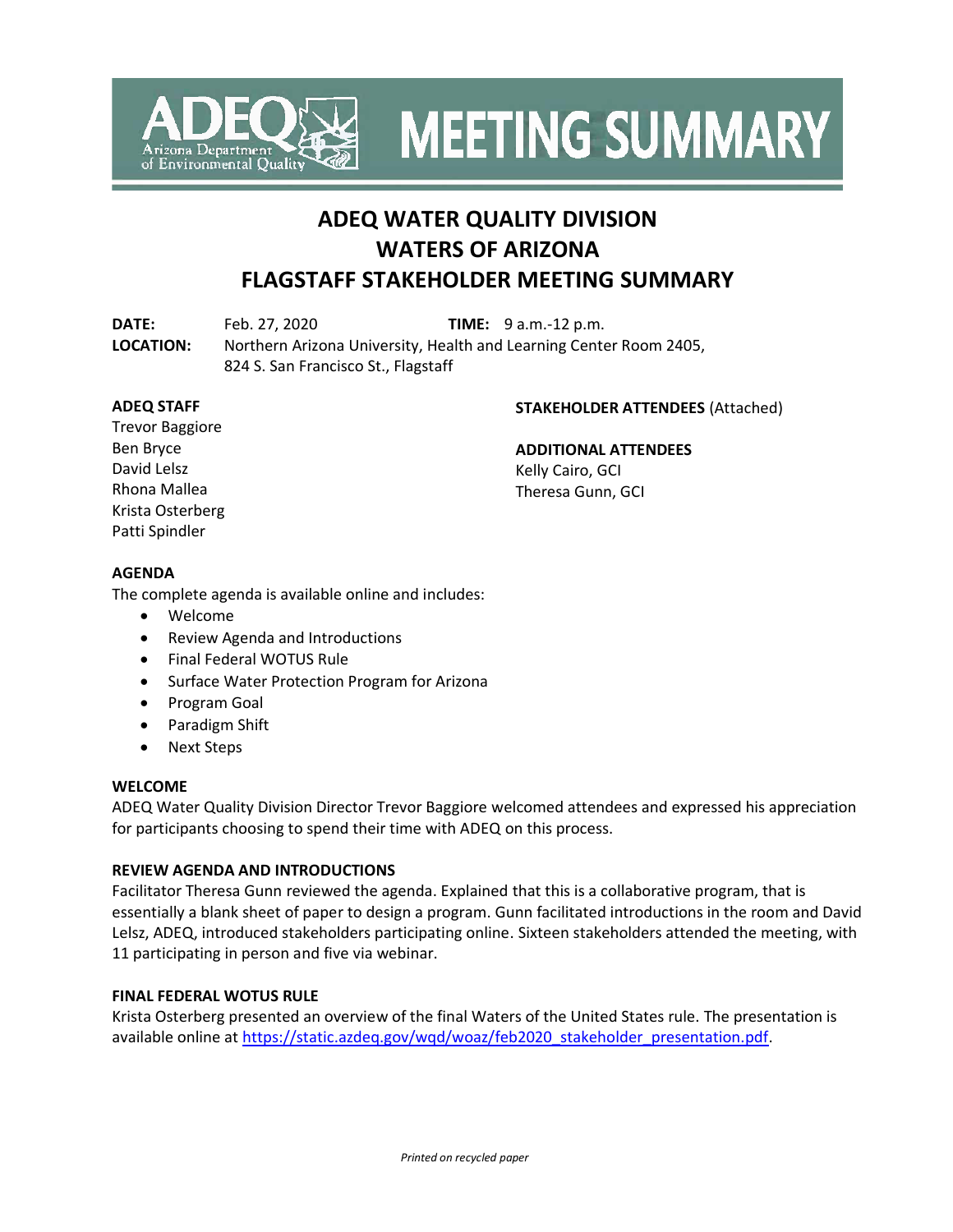The final Waters of the U.S. definition is expected to be published in the Federal Register soon. The rule will become effective 60 days after publication, likely in April/May, 2020. One of the biggest impacts to Arizona will be the exclusion of ephemeral streams from the new definition, which differs from the draft version of the rule as discussed at November 2019 stakeholder meetings. Ephemeral breaks may not sever jurisdiction in certain circumstances. If a water body conveys flow in a typical year, which is based on a 30-year analysis, jurisdiction will not be severed.

A meeting to discuss impacts to permit holders will be held in March in Phoenix. An invitation with details will be sent soon and include meeting location information. (Note: The meeting is scheduled for March 24, 1-4 p.m. at the ADOT HRDC Training Facility at 1130 N 22nd Ave, Phoenix.)

Highlights of stakeholder comments and questions regarding the presentation included:

- Is groundwater excluded from the definition?
- How will the Haliburton loophole, in which oil and gas are exempt from the clean air and clean water acts, affect Arizona?
- When the rule is published, will the federal government publish some kind of map of affected waters?
- How will excluded waters be protected? Who will be liable for cleanup costs and impacts?
	- o An attendee noted that Flagstaff has city codes which hold violators liable outside of the Clean Water Act.
- How do I find out if my creek will be affected?
- What is the definition of an ephemeral break? How will this be applied in the final rule?
- Would it be useful to create a table with water bodies, old rule, and new rule impacts and list the affects?
- Does ADEQ agree with the Flagstaff ordinance?
- Larger cities should have years of MS4 data to provide to ADEQ.
- Believe most city codes were written regarding a discharge to a WOTUS. Will city codes need to be rewritten?
- There is a 2018 USGS comprehensive article on stream flow and impacts to Tribal lands.

Ben Bryce, ADEQ, explained that the Haliburton Rule applies to the Safe Drinking Water Act and therefore does not apply to APP and navigable water definitions. Issues of local concern may be able to be addressed directly by municipalities.

ADEQ does not separate issues due to hydrological issues, rather, the department operates under legal authorities.

Typical year assessments have not yet been conducted in Arizona. Gunn said that ADEQ is coordinating with a variety of sources to obtain typical flow data and asked those with flow data to contact ADEQ.

### **SURFACE WATER PROTECTION PROGRAM FOR ARIZONA**

Osterberg said that at the November stakeholder meetings, 91 percent of attendees indicated that protection of waters was important or very important. She noted that ADEQ does not intend to copy the federal Clean Water Act.

Gunn asked attendees to rate their level of agreement with each goal drafted from input at the November meetings, then to select a preferred goal for by table. Language in all of the table exercises was provided by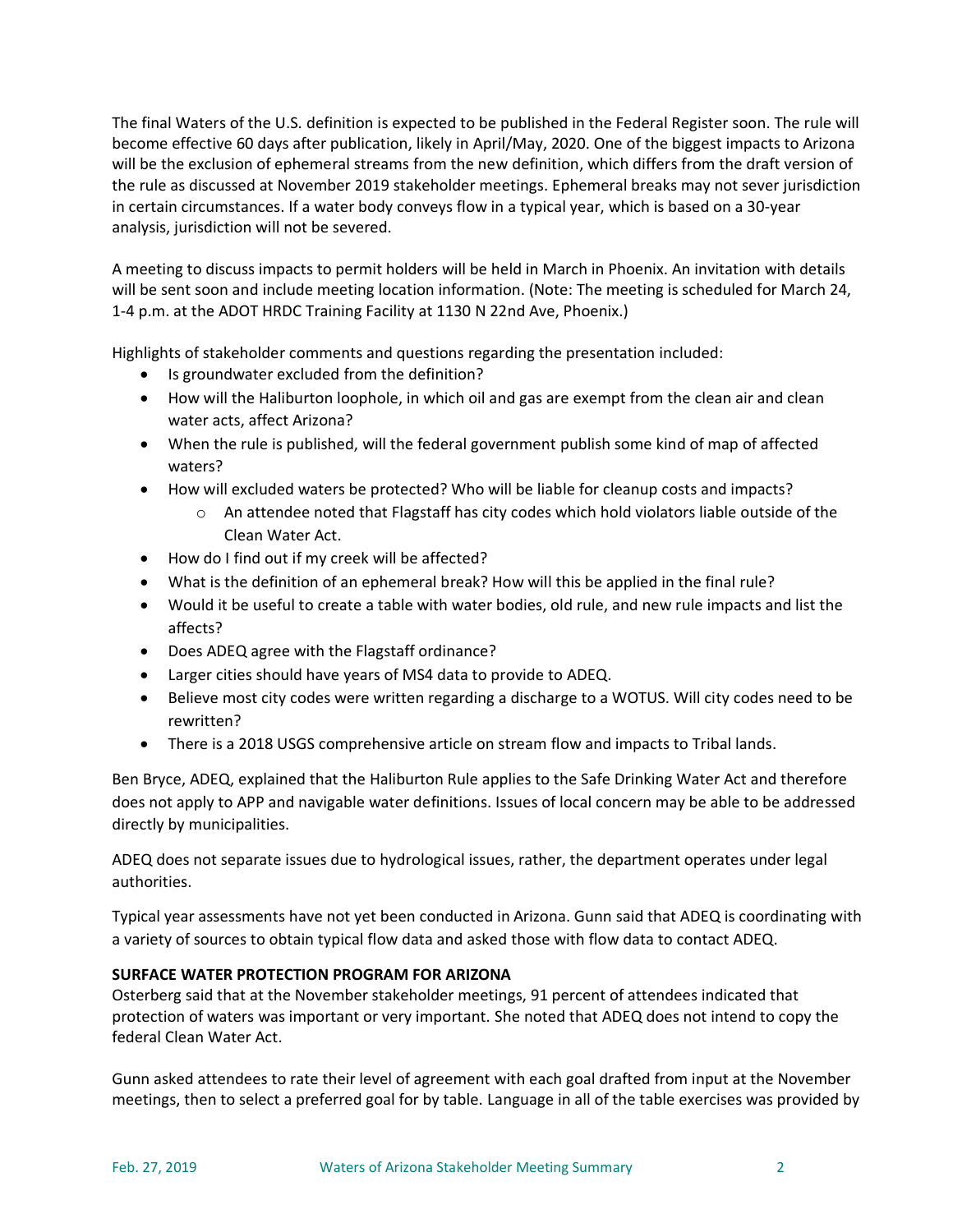stakeholders in the November 2019 meetings and meant to bring about a deeper consideration of these suggested issues. The intent of the exercise is not to conform to this list, but was provided as a starting point. A graph depicting all attendees' responses – inclusive of the Phoenix, Tucson and Flagstaff meetings – follows. Goal statements selected at each table at the Flagstaff meeting are shown below. Comments from all meetings are available online in the comment matrix.



Preferred goals selected by each table included:

- The goal should be to fill the protection gap created with the new WOTUS definition.
- Compilation of the first three goals (All current and future Arizonans may use and enjoy Arizona waters; The program reasonably protects uses including domestic, agricultural, industrial, recreational, and environmental uses; The program protects public health and public water supplies) and provides a comprehensive set of goals to offer protection to waters.
- Split goals for agricultural and industrial uses from recreational and environmental uses.

Highlights of additional comments and questions included:

- Should develop a program equally or more protective than the 2015 WOTUS rule.
- On April 2, a meeting regarding GIS hydrogeologic data will occur.
- The language "may use and enjoy waters" could be confusing.
- To what degree can ADEQ enforce these rules? Is ADEQ a big player in Arizona? I think not, in the way that oil and gas are big players.
- If someone harms the water what can ADEQ do about it?
- If you hear urgency in our voices, it is because essentially there is an asteroid on course to hit us in a week.
- It is important to include groundwater in our protection, because groundwater affects all of our waters.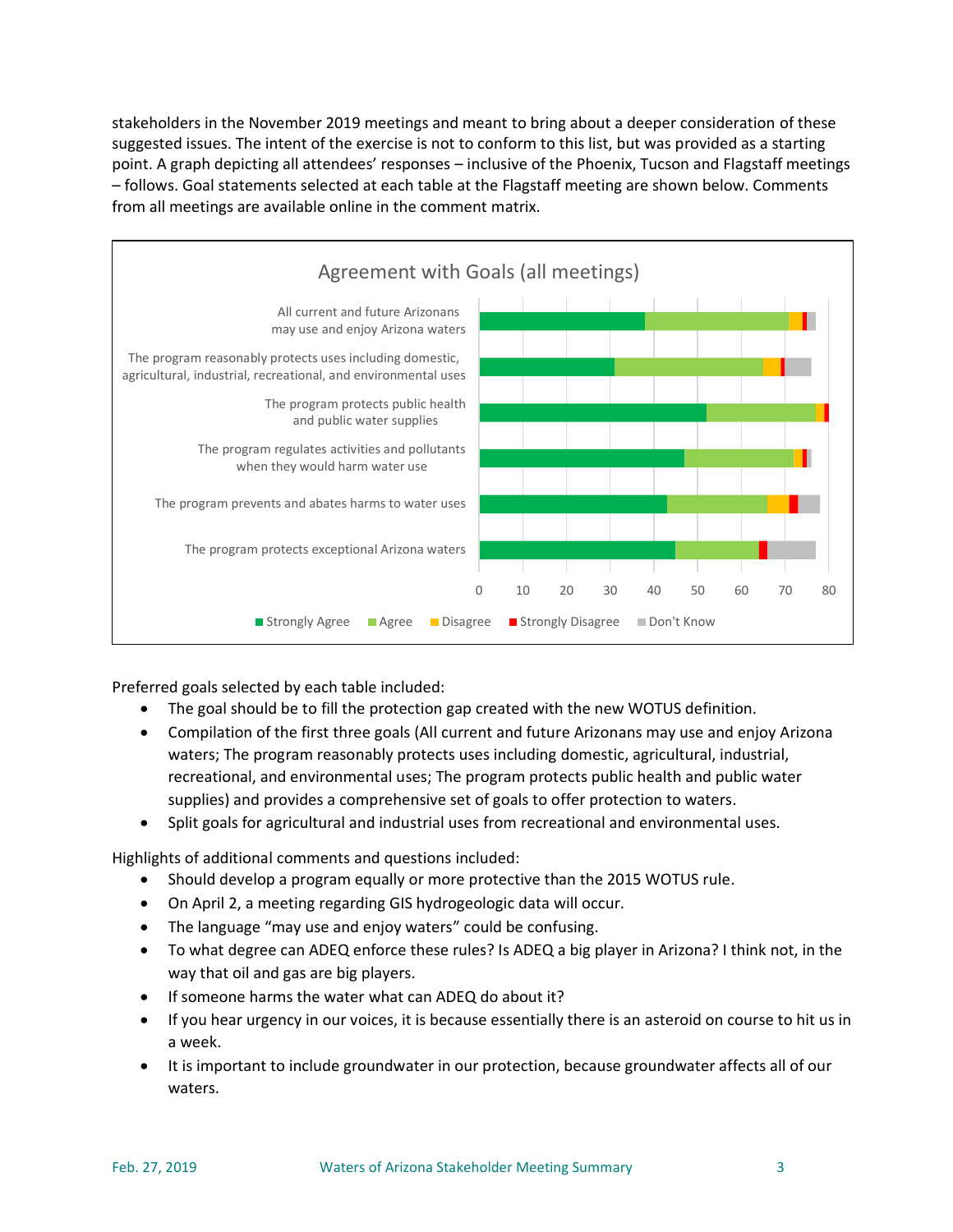- Can we get a copy of the letter from Governor Ducey? (Note: the letter is available on the ADEQ website as part of WOTUS information.
- Why was the language crafted with the word "use"? "Water quality" is missing.
- Sounds like the waters protected are being narrowed. Concerned that the state will be protecting less waters.
- This is the ultimate in being disingenuous, particularly in comparing Governor Ducey's interest in protecting Arizona's waters versus his position on fracking.

ADEQ staff members noted the following:

- In the case where there is an existing federal rule, a state rule cannot be more stringent than that federal rule. However, this is not the case, as there would not be a federally applicable rule.
- Baggiore explained that ADEQ is part of the executive branch and would seek additional authority from the Arizona Legislature as needed. The goal is to develop a state program to protect surface waters.
- The WOTUS definition change is not under ADEQ's control.

Attendees were encouraged to provide additional comments via the waters of Arizona email: [watersofarizona@azdeq.gov.](mailto:watersofarizona@azdeq.gov?subject=WOAZ)

#### **GUIDING PRINCIPLES**

Gunn explained that guiding principles are essentially the design criteria and basis behind the program's design. She asked attendees to rate their level of agreement with each of the guiding principles as drafted from input at the November 2019 meetings, and note suggestions for additional principles. A graph depicting all attendees' responses follows.

Highlights of suggested principles, discussion and questions included:

- Flexibility and consistency may be in conflict.
- Terms "cost effective" and "reliable data sources" may be in conflict.
- Streamlined and flexible sounds oil and gas have it easier to do fracking and have circumvented NEPA – need to back off.
- Regarding scientific data guides, I have looked at numerous studies and was surprised by huge areas of "insufficient data." This is concerning.

#### **PARADIGM SHIFT**

Osterberg asked attendees to consider shifting the paradigm to water use, and the type of protection required to protect that use. She asked attendees for suggestions about other regulatory approaches that would achieve the same goals.

Gunn asked attendees whether a use and impact approach would be a better fit for protecting Arizona's waters than the definition of a water. She directed each table to select a water use for discussion. Each table created a list of potential impacts, and how to determine whether the use would be impacted. Results from the Flagstaff meeting follow.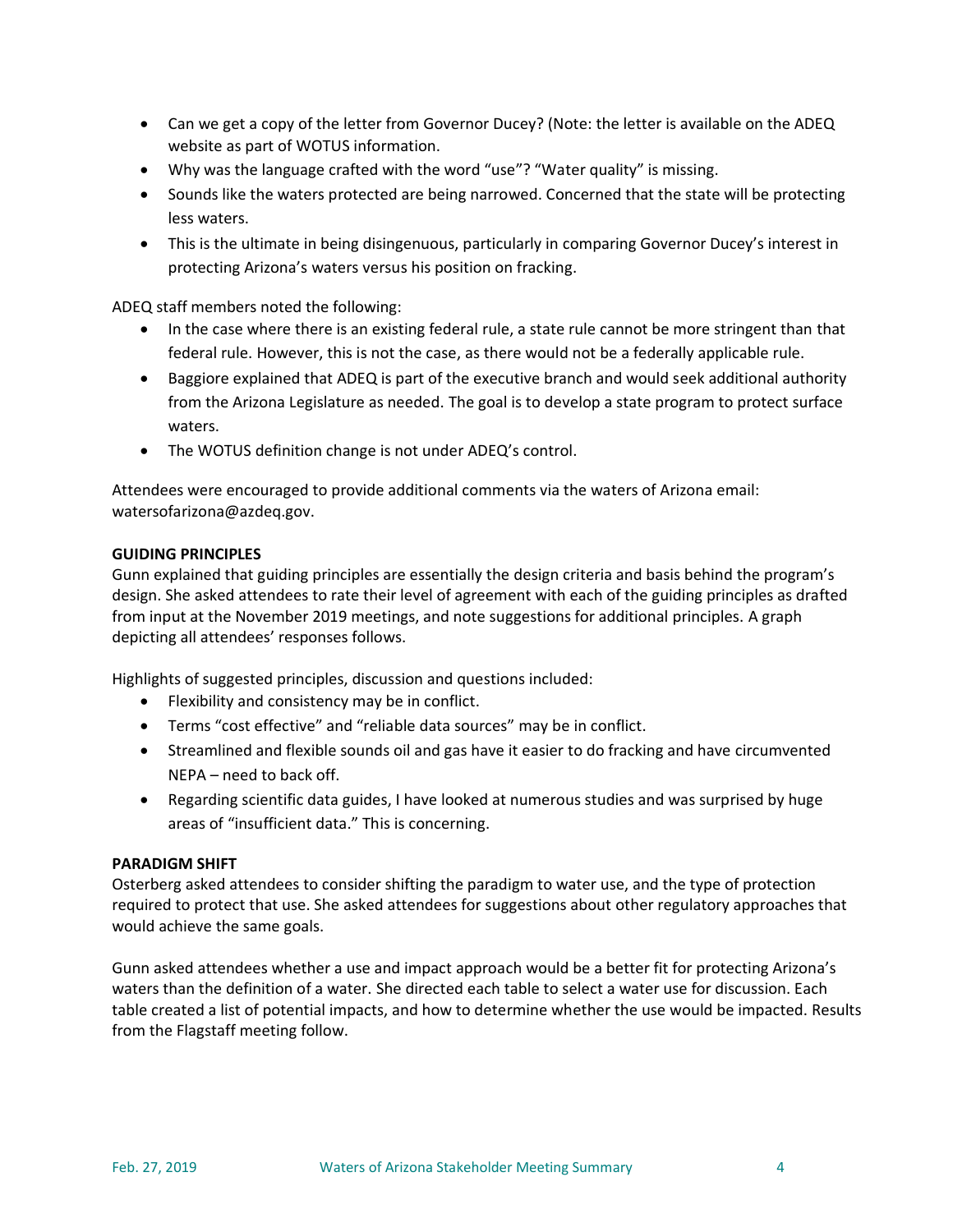| <b>Water Use</b>         | <b>Potential Impacts</b>                                                                                                                                                    | How to determine whether the use would<br>be impacted                                                                                                                                                                   |
|--------------------------|-----------------------------------------------------------------------------------------------------------------------------------------------------------------------------|-------------------------------------------------------------------------------------------------------------------------------------------------------------------------------------------------------------------------|
| <b>Drinking</b><br>Water | Chemical contamination, loss of ground water,<br>physical contamination, loss of surface water,<br>short term economic gains can be dangerous,<br>long term economic damage | Chemical profile, short- and long-term economic<br>growth, physical health of citizens                                                                                                                                  |
| Aquatic and<br>Wildlife  | Elimination of part of the system,<br>industrial/commercial/residential<br>development, erosion/sedimentation, water<br>quantity, contamination of water                    | Understand climatic history/modeling long term,<br>codating existing map and data, restriction of<br>water for development, preventative plan for<br>constituents (no release), reporting requirements                  |
| Recreation               | Aesthetic (looks, odor), bacteria (limit use),<br>upstream uses, suitable for wildlife, turbidity                                                                           | Test/monitoring, threshold quality/use,<br>modeling, changes to water course<br>(degradation), indicator (specied, metrics), public<br>monitors/reporting/stewards especially remote<br>locations, education for public |

Highlights of discussion regarding this approach included:

• It is important to consider an aquatic area, for example, as a whole system.

# **NEXT STEPS**

Osterberg reviewed the timeline for next steps including:

- March 2020: establish a stakeholder advisory group; conduct permit holders information meeting
- April 2020: form technical work groups
- June 2020: draft program outline for stakeholder input

Highlights of additional comments include:

- A stakeholder recommended that those interested in this process pay attention to trends, such as those trying to prohibit legislative change and regulations in general. Also, to consider who receives your vote.
- What happens between the new definition and the creation of an Arizona program?
- What is the state's take on the liability on the differing types of lands throughout the state?
- How many people work at ADEQ that could monitor water and would be hands-on aware?

ADEQ staff members noted the following:

- There is always the potential for litigation or a stay of the rule. In the interim, existing rules will continue to be used.
- ADEQ only has the authorities granted by the Arizona Legislature.
- There will be an in-depth conversation with permittees on the process moving forward. There would be a risk to permittees if the rule is stayed and they do not/have not complied with their permits.
- The intent of the permittee meeting is to discuss issues with permittees. Others may choose to attend by webinar, but we would ask that non-permittees hold question to the end in order to address the purpose of the meeting.
- Bryce has forwarded the liability question to the Office of the Attorney General and has not received a response at this time.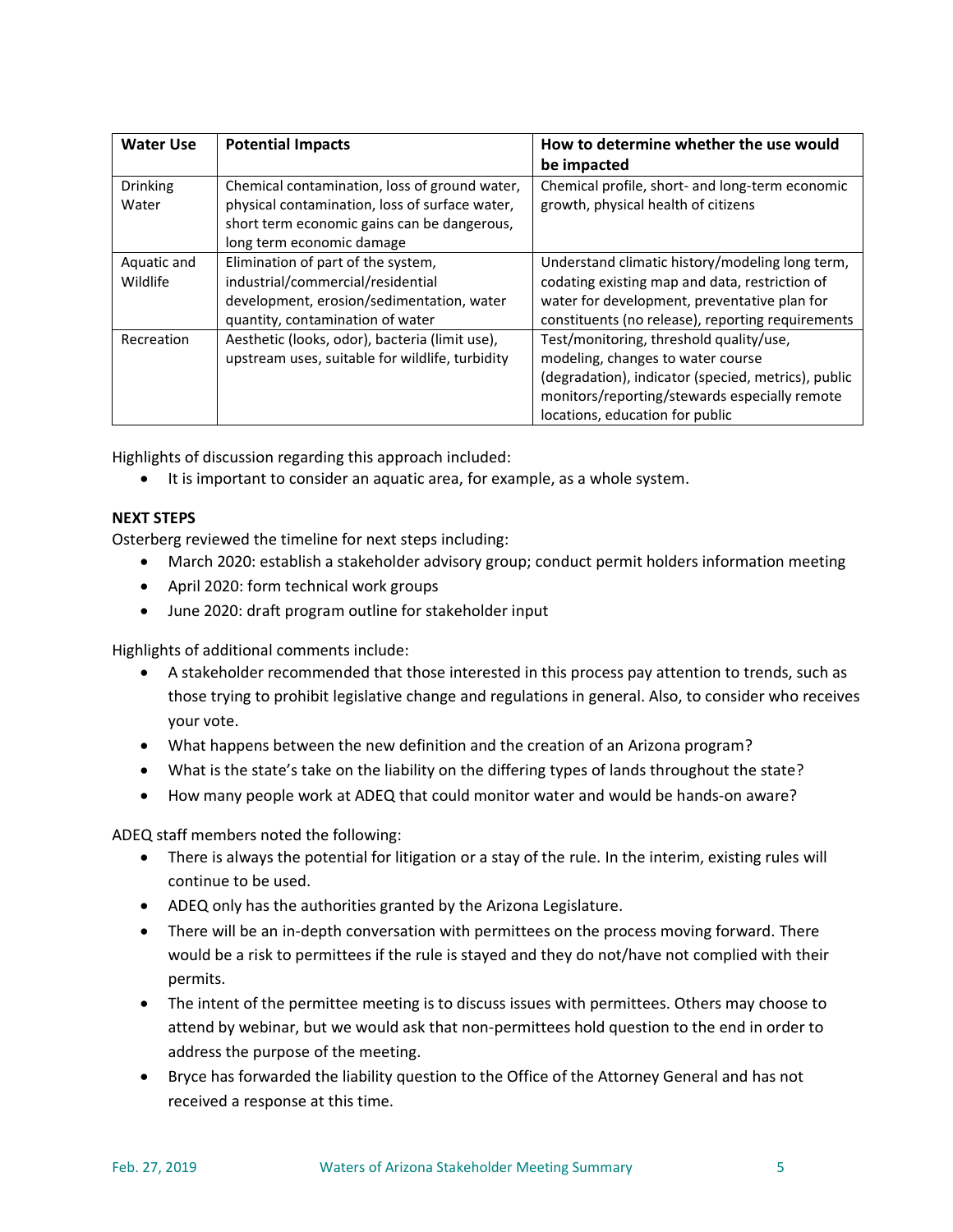- Monitoring occurs through a variety of programs such as Aquifer Protection Permits, surface water, and drinking water programs.
- Under surface water monitoring, there are 10 staff members that conduct monitoring activities. There is also an expansive volunteer monitoring network through Arizona Water Watch, and other reporting areas for the public. Coordination with USGS, SRP, and volunteer groups also occurs.

Gunn encouraged attendees to provide comments and utilize online comment forms. She encouraged attendees to ask questions and provide comments via: [watersofarizona@azdeq.gov.](mailto:watersofarizona@azdeq.gov?subject=WOAZ) She requested that attendees complete meeting evaluation forms and thanked for attendees for their participation.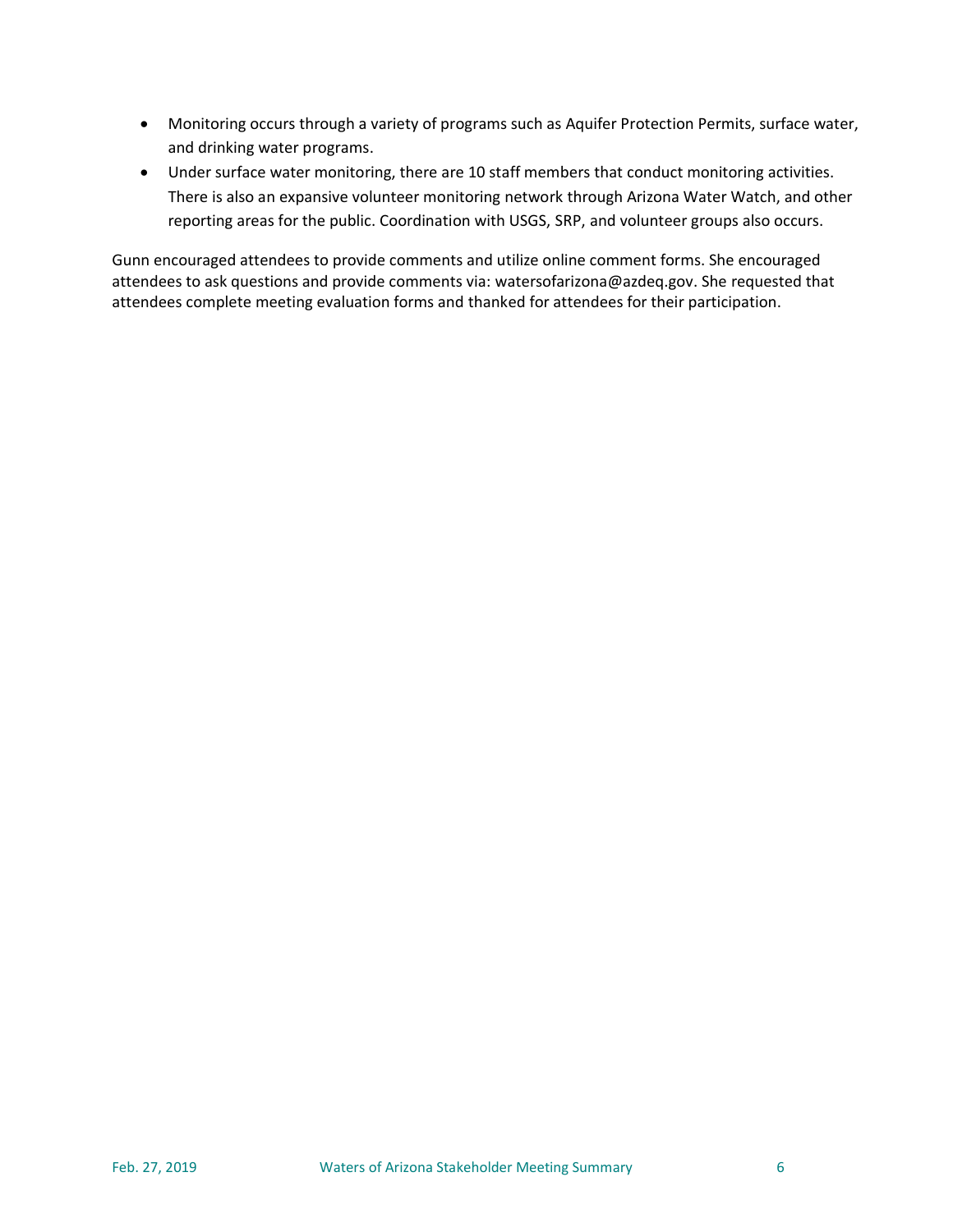# **ADEQ STAKEHOLDER MEETING EVALUATION RESULTS**

Sixteen stakeholders returned meeting evaluation surveys. Some stakeholders did not answer all questions.

Attendees were asked to rate their agreement (Strongly Agree, Agree, Disagree, Strongly Disagree, Not Apply) with the following statements:

- Meeting was a valuable use of my time
- Clear and understandable information was presented
- Stakeholder process will provide me an opportunity to participate
- ADEQ wants to hear my input and it will make a difference
- Meeting venue and location worked well for this meeting



#### **What was the best thing about today?**

- Diverse groups of stakeholders attended.
- Good stakeholder involvement.
- Good to hear other stakeholder concerns. Some additional clarity on issues and schedule going forward.
- Having a dialogue w/ADEQ. Being able to ask questions and hear from them directly.
- Hearing other stakeholders concerns.
- Learning that protecting Arizona's water might be too big of a task for ADEQ to handle.
- Participation by all open ears by ADEQ.
- Thanks for the presentations today!
- The beginning education on the topic of discussion helped due to being new to this field.
- The presentation on the new rule.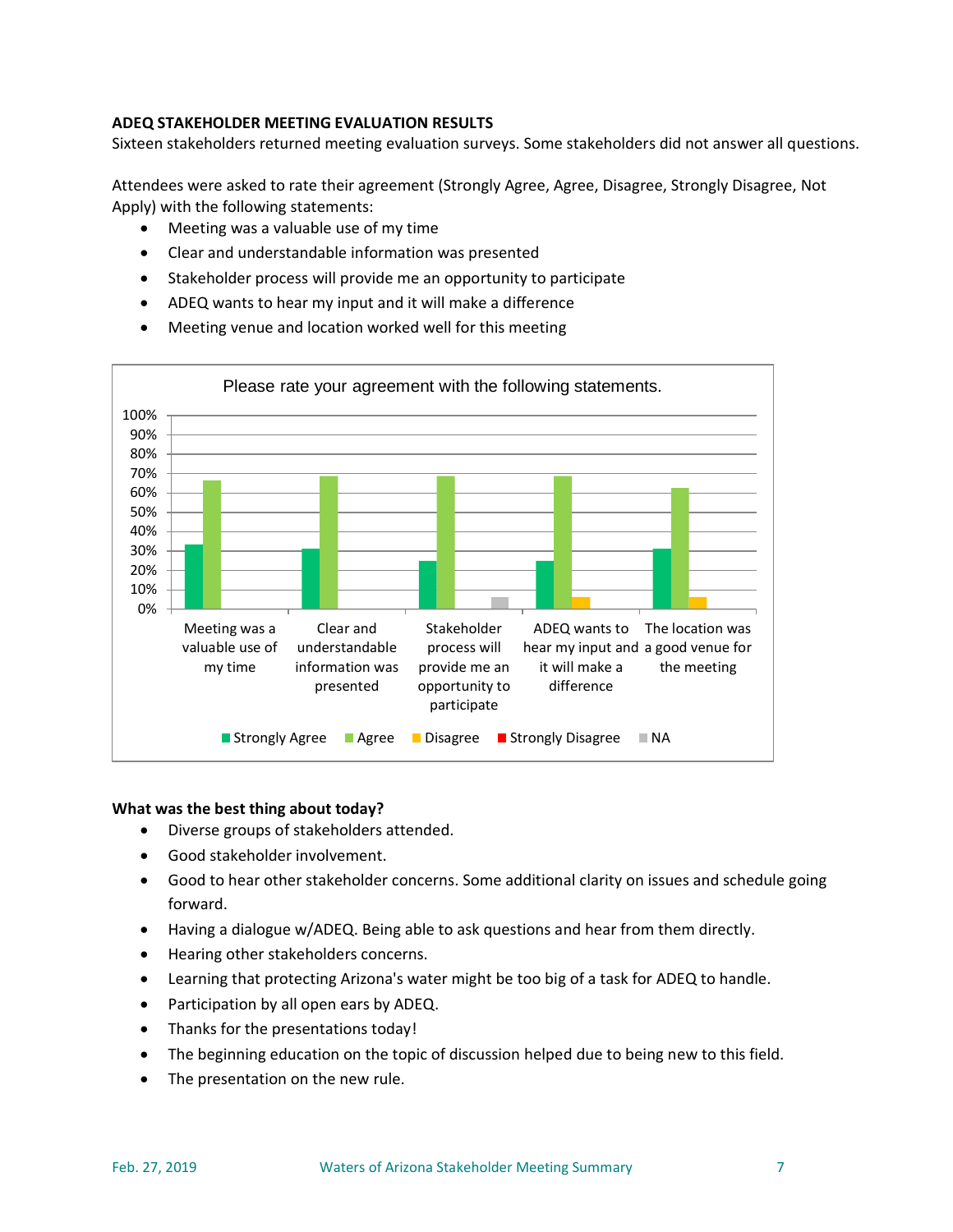- Those who were unaware of fracking and its water use and possible contamination of groundwater and surface water now are more aware.
- Very good and calm facilitators that give the impression that ADEQ is really willing to listen and incorporate these ideas.

# **What should be changed for future meetings?**

- Encourage a separation of surface water vs. ground water discussions.
- Full day. Need work group and input from Northern AZ (Kingman to Sanders and above.)
- I would like to see: Crosswalk-current to new federal and brand new Arizona. List of waters. List of programs such as pretreatment, UIC, stormwater, etc. to be impacted (or not) and nexus to other programs like drinking water, groundwater, etc. Do we rank the quality of data, such as water quality, as they do in CAA (AP-42 in particular), Krista mentioned "credible data."
- Possibility of more meetings?
- Separating the stakeholders for different focus groups.
- Start developing a direction in which ADEQ thinks that things will move forward. I understand that this is not possible at this particular part in time.
- Subject professionals presenting technical info on specific related topics. E.g.- Hydrologist helping to define intermittent/ephemeral streams.
- Trying to keep people on task. I know it's hard but it makes the meeting more productive.
- Very well done.
- Would consider separating out public activists/non-profits from government, Tribal, and consultants. Perhaps a separate meeting for concerned citizens to allow meetings to be more effective. For both general audiences.